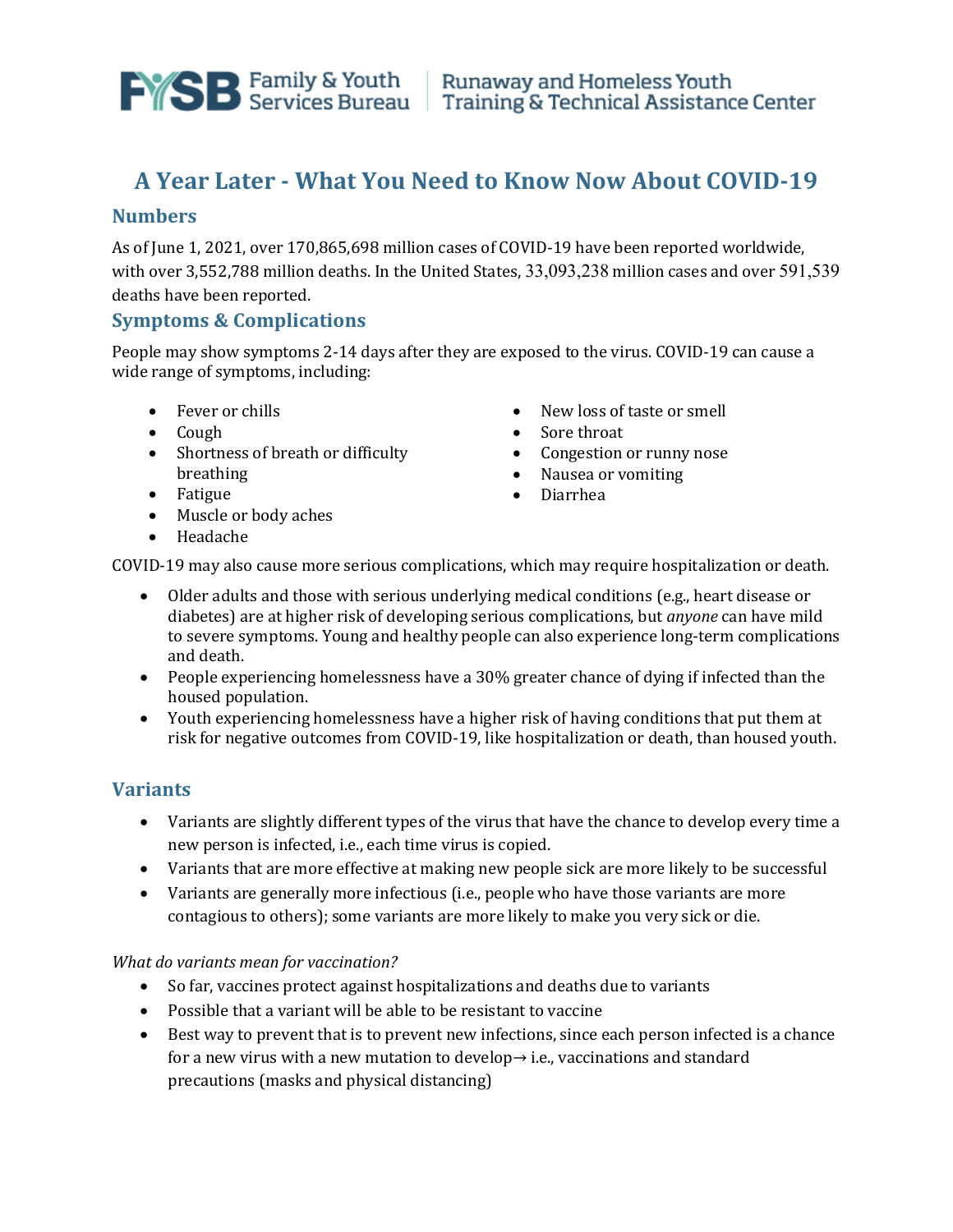

# **Vaccines**

- We are quickly learning more information about the COVID-19 vaccines
- As of June 1, vaccines made by Moderna, Pfizer-BioNTech, and Johnson & Johnson have been approved for use in the U.S. by the FDA

| <b>Moderna</b>                                                              | <b>Pfizer-BioNTech</b>                                                                | <b>Johnson &amp; Johnson</b>                                             |
|-----------------------------------------------------------------------------|---------------------------------------------------------------------------------------|--------------------------------------------------------------------------|
| 2 shots in the upper<br>arm, 28 days apart<br>Recommended for<br>ages $18+$ | $\bullet$ 2 shots in the upper<br>arm, 21 days apart<br>Recommended for<br>ages $12+$ | 1 shot in the upper<br>$\bullet$<br>arm<br>Recommended for<br>ages $18+$ |

- These three vaccines do *not* contain eggs, preservatives, or latex
- COVID-19 vaccines are currently available for all people 16 and older in the United States
- As of June 1 2021, the youngest recommended age for vaccination is 12. Vaccines are being tested in younger age groups and may soon be available.

## *Vaccine Effectiveness:*

- Clinical trials and data collected since the vaccines were approved have shown that all three currently available vaccines prevent the vast majority of people from getting COVID-19.
- No vaccine is 100% effective, so it is possible for some vaccinated people to be infected.
- Vaccines protect these people from serious illness leading to hospitalization or death.
- Vaccines are most effective 2 weeks after the last (or single) dose.<br>• Research indicates that vaccinated people are less likely to spread
- Research indicates that vaccinated people are less likely to spread COVID-19, however, as we learn more about the vaccines, it's important to continue taking precautions such as wearing a mask, staying 6 feet apart from others, and avoiding crowds and poorly ventilated spaces.

## *Vaccine Side Effects:*

## **Common side effects from the vaccine include:**

In the arm where you got the shot:

- Redness
- Pain
- Swelling
- In the rest of your body:
	- Tiredness
	- Headache
	- Muscle pain
	- Fever, chills
	- Nausea

You can take an over-the-counter medicine such as ibuprofen or acetaminophen after you get the vaccine if you do not have medical reasons that prevent you from taking these medicines normally. It is *not recommended* that you take these medicines before you get the vaccine.